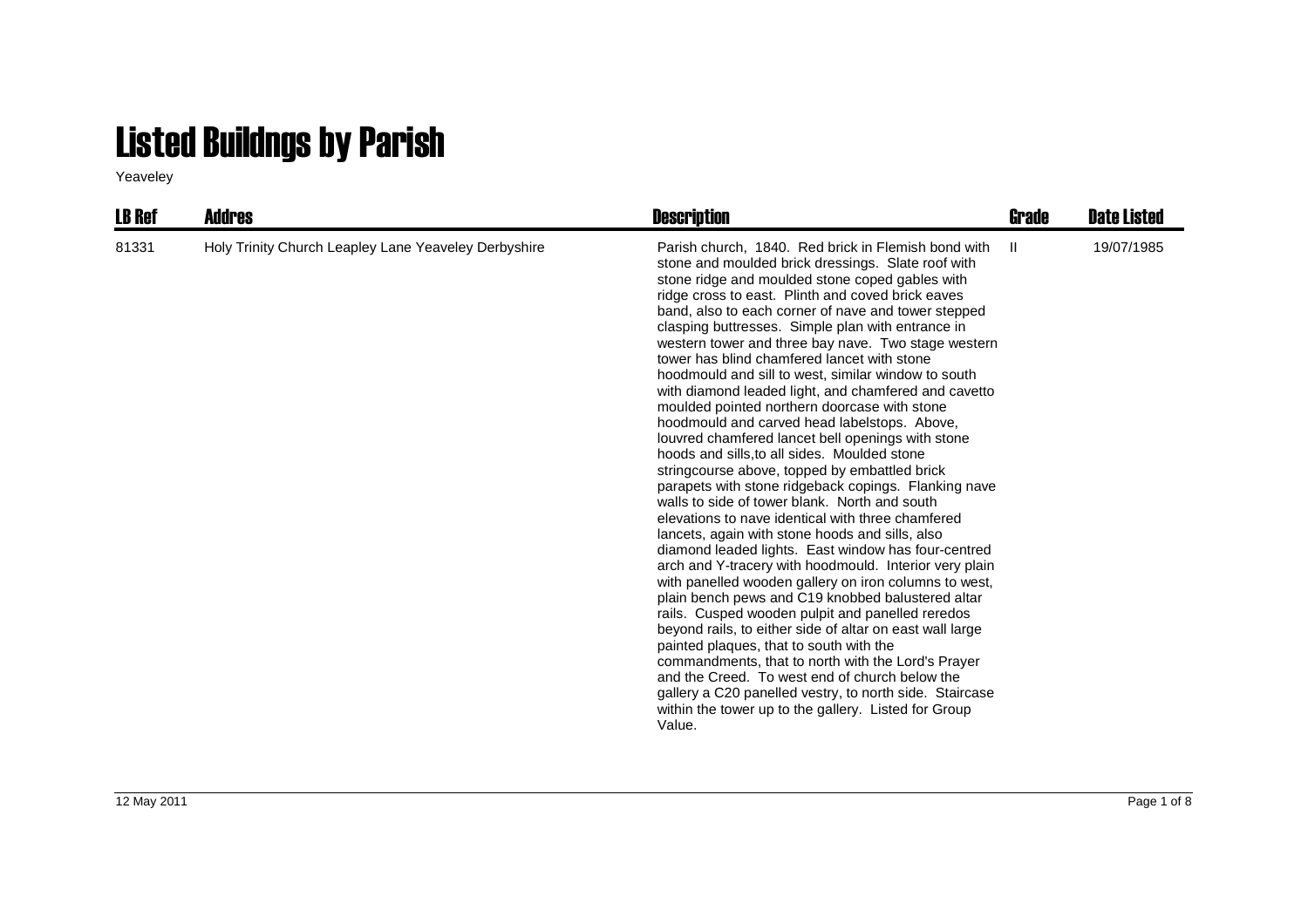| <b>LB Ref</b> | <b>Addres</b>                                                | <b>Description</b>                                                                                                                                                                                                                                                                                                                                                                                                                                                                                                                                                                                                                                                                                                                                                                                   | <b>Grade</b> | <b>Date Listed</b> |
|---------------|--------------------------------------------------------------|------------------------------------------------------------------------------------------------------------------------------------------------------------------------------------------------------------------------------------------------------------------------------------------------------------------------------------------------------------------------------------------------------------------------------------------------------------------------------------------------------------------------------------------------------------------------------------------------------------------------------------------------------------------------------------------------------------------------------------------------------------------------------------------------------|--------------|--------------------|
| 81332         | Yeaveley House Farm Rodsley Lane Yeaveley Derbyshire DE6 2DT | Farmhouse, 1750 with minor later alterations. Red<br>brick in Flemish bond with brick dressings and stone<br>sills. Steeply pitched plain tile roof with moulded stone<br>copings and kneelers to gables, and brick ridge and<br>western external gable stacks, plus sawtooth brick<br>cornice. Two storeys, three bays with L-plan. Main<br>elevation ha central segment headed doorcase with<br>header and stretcher arch, below, panelled door and<br>divided overlight. To either side plain sashes under<br>segment stretcher and header arches with three<br>similar sashes above. Datestone in east gable<br>inscribed '1750'. Brick wall round front garden with<br>C18 railings to south, each rail with wavy flame finial<br>and each stile with an urn finial. Listed for Group<br>Value. | $\mathbf{H}$ | 19/07/1985         |
| 81333         | The Tithe Barn Rodsley Lane Yeaveley Derbyshire DE6 2DT      | Barn, later converted into stables with loft above. Mid<br>C <sub>18</sub> with later additions and alterations. Red brick<br>with brick dressings and plain tile roof. Two storeys<br>and three bays. Original part to west has pattern of slit<br>breathers to all sides. To east of south, street<br>elevation is blank wall, whilst the north elevation has<br>two stepped segment headed door with similar<br>headed windows to east side of each. To far east is<br>an inserted later doorcase. Above, two square hayloft<br>openings. Included for group value only.                                                                                                                                                                                                                          | - 11         | 19/07/1985         |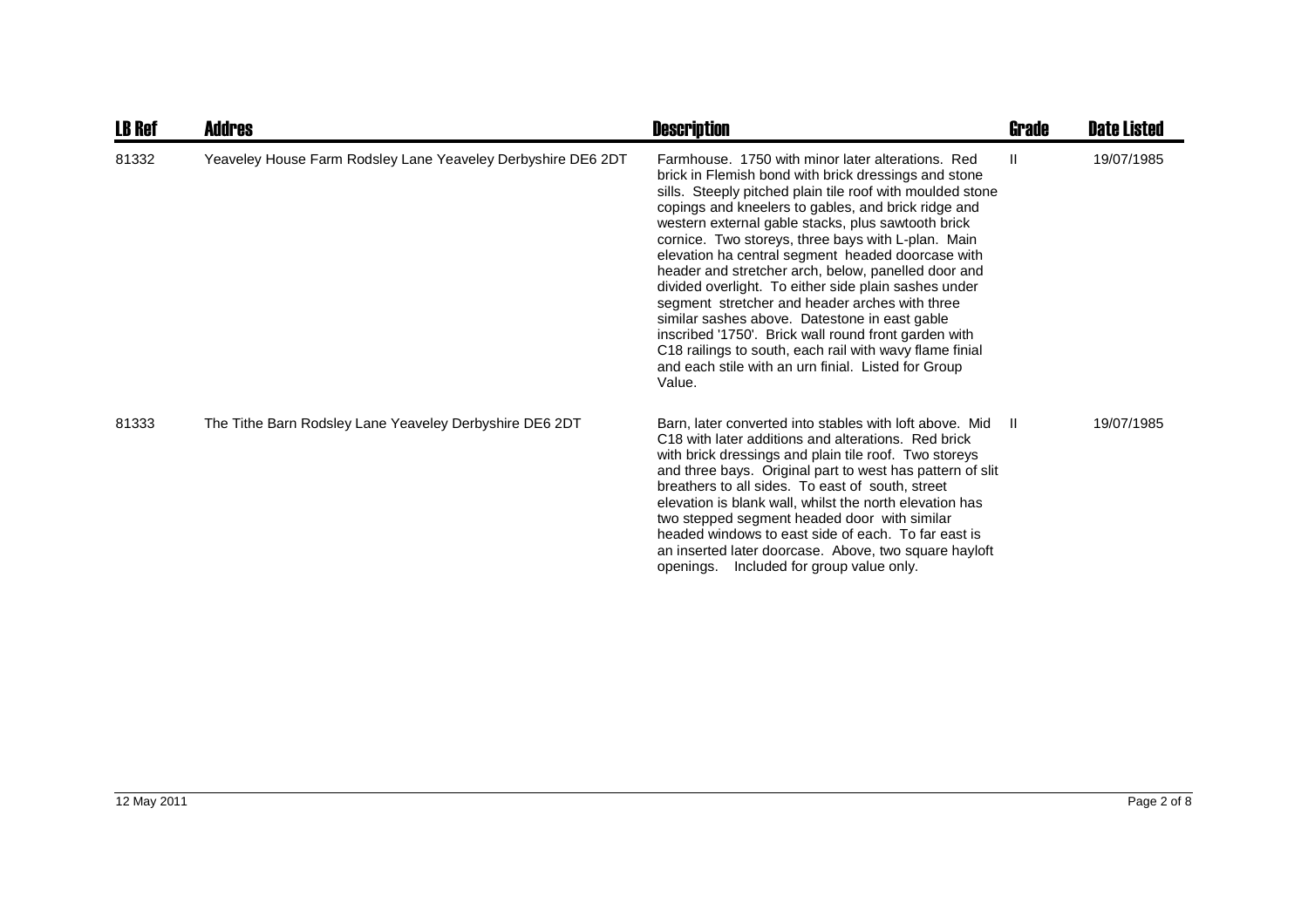| <b>LB Ref</b> | <b>Addres</b>                                           | <b>Description</b>                                                                                                                                                                                                                                                                                                                                                                                                                                                                                                                                                                                                                                                                                                                                                                                                                                                                                                                                                                                                                                                                                                                                                                                                                                                                                                                                                                                                                                                                                                                                                                                                                                                                                                                                                                                                                                                                                                                                                                                                                                                                                                                                    | Grade         | <b>Date Listed</b> |
|---------------|---------------------------------------------------------|-------------------------------------------------------------------------------------------------------------------------------------------------------------------------------------------------------------------------------------------------------------------------------------------------------------------------------------------------------------------------------------------------------------------------------------------------------------------------------------------------------------------------------------------------------------------------------------------------------------------------------------------------------------------------------------------------------------------------------------------------------------------------------------------------------------------------------------------------------------------------------------------------------------------------------------------------------------------------------------------------------------------------------------------------------------------------------------------------------------------------------------------------------------------------------------------------------------------------------------------------------------------------------------------------------------------------------------------------------------------------------------------------------------------------------------------------------------------------------------------------------------------------------------------------------------------------------------------------------------------------------------------------------------------------------------------------------------------------------------------------------------------------------------------------------------------------------------------------------------------------------------------------------------------------------------------------------------------------------------------------------------------------------------------------------------------------------------------------------------------------------------------------------|---------------|--------------------|
| 81334         | Malthouse Farm Rodsley Lane Yeaveley Derbyshire DE6 2DT | The description shall be amended to read:<br>Farmhouse. Mid C17 with early Cl9 addition and 2<br>late C20 gabled 1st floor windows added to front and<br>rear alterations; hall range and cross wing plan, one<br>bay of the wing rebuilt in the C19. Timber-framed,<br>clad in brick dressings and plain tile roofs with large<br>brick ridge stack and south gable stack, also plain<br>brick band between storeys. Two storeys throughout,<br>but CI9 addition higher, L-plan, east range with lobby<br>entrance plan and three bays with advanced gabled<br>bay to west. Central doorcase with flush panelled<br>door and 2-light casement window to east, under<br>segment heads. To west side, a similar 3-light window<br>under cambered brick arch, breaking into brick band.<br>Beyond the gabled bay with 2-light casement window<br>under a segment head. Above, similar window with<br>brick band over, and to east, two blocked squared<br>windows either side of central small square opening.<br>CI9 addition to south of gabled bay has glazing bar<br>sashes in segment-headed openings. Interior: framing<br>visible in various parts of the building cross wing<br>partition revealed. Hall has ceiling beams and joists,<br>the fireplace with corbelled lintel. Wooden fireplace to<br>Farmhouse. Late C17 with early C19 addition and<br>minor alterations. Red brick with brick dressings and<br>plain tile roofs with large brick ridge stack and south<br>gable stack, also plain brick band between storeys.<br>Two storeys throughout, but C19 addition higher, L-<br>plan, east range with lobby entrance plan and three<br>bays with advanced gabled bay to west. Central<br>doorcase with flush panelled door and 2-light<br>casement window to east, under segment heads. To<br>west side, a similar 3-light window under cambered<br>brick arch, breaking into the brick band. Beyond the<br>gabled bay with 2-light casement window under a<br>segment head. Above, similar window with brick band<br>over, and to east, two blocked squared windows either<br>side of central small square opening. C19 addition to | $\mathbf{II}$ | 19/07/1985         |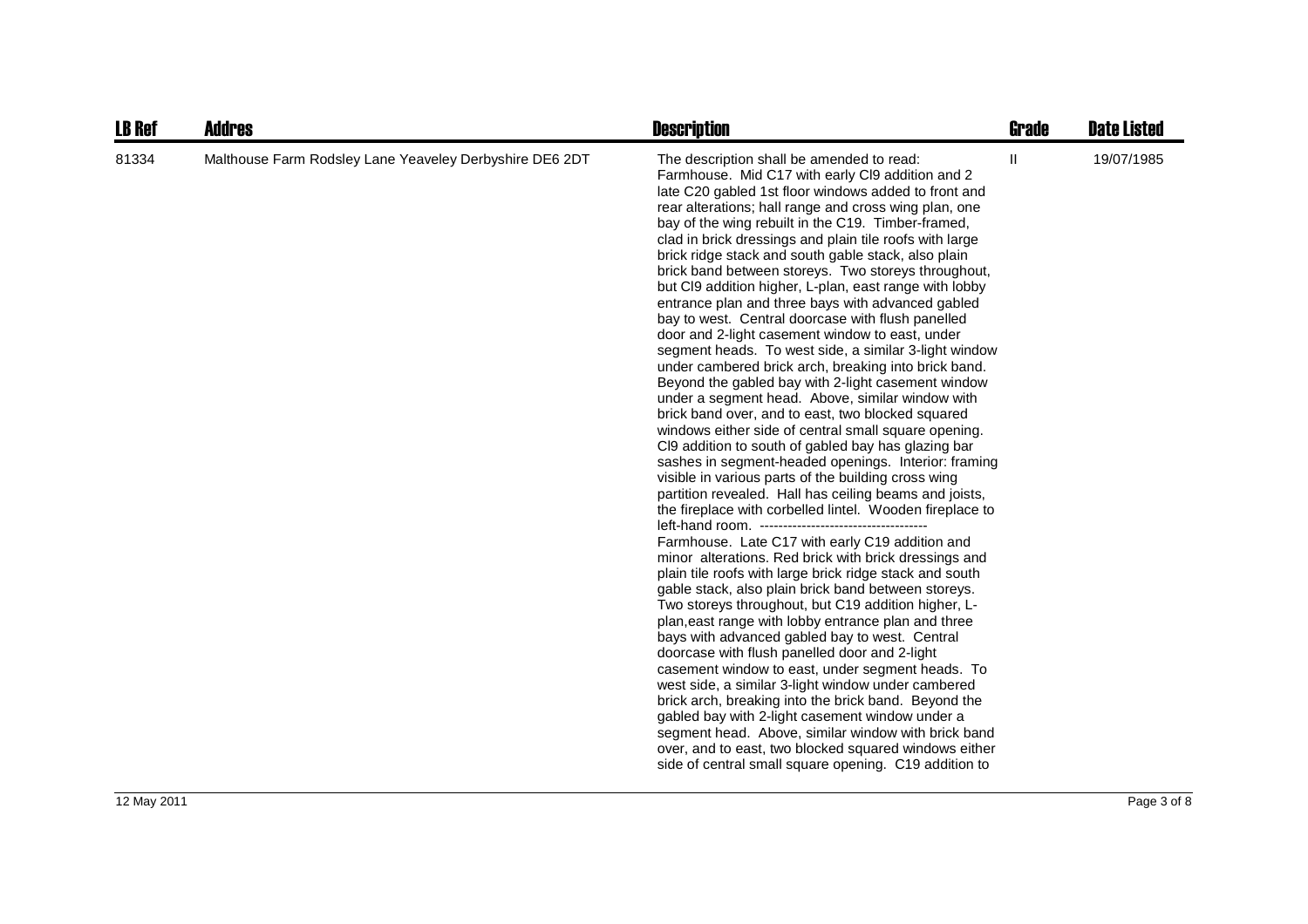| <b>LB Ref</b> | <b>Addres</b> | <b>Description</b>                                                        | Grade | <b>Date Listed</b> |
|---------------|---------------|---------------------------------------------------------------------------|-------|--------------------|
|               |               | south of gabled bay has glazing bar sashes in<br>segment headed openings. |       |                    |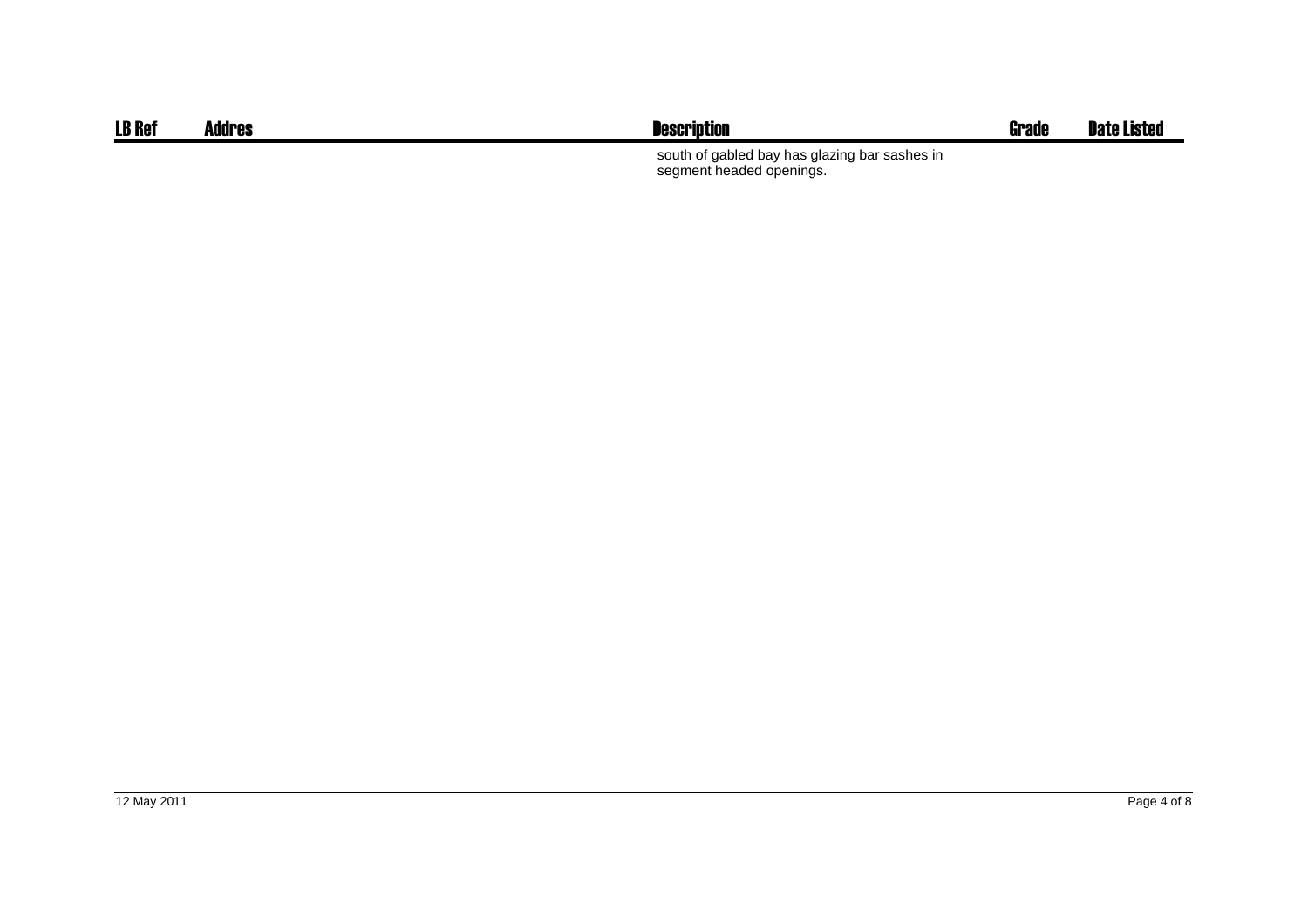| <b>LB Ref</b> | <b>Addres</b>                                       | <b>Description</b>                                                                                                                                                                                                                                                                                                                                                                                                                                                                                                                                                                                                                                                                                                                                                                                                                                                                                                                                                                                                                                                                                                                                                                                                                                                                                                                                                                                                                                                                                                                                                                                                                                                                                                                                                                                                                                                                                                                                                                                                                                                                                                                                                                               | <b>Grade</b>  | <b>Date Listed</b> |
|---------------|-----------------------------------------------------|--------------------------------------------------------------------------------------------------------------------------------------------------------------------------------------------------------------------------------------------------------------------------------------------------------------------------------------------------------------------------------------------------------------------------------------------------------------------------------------------------------------------------------------------------------------------------------------------------------------------------------------------------------------------------------------------------------------------------------------------------------------------------------------------------------------------------------------------------------------------------------------------------------------------------------------------------------------------------------------------------------------------------------------------------------------------------------------------------------------------------------------------------------------------------------------------------------------------------------------------------------------------------------------------------------------------------------------------------------------------------------------------------------------------------------------------------------------------------------------------------------------------------------------------------------------------------------------------------------------------------------------------------------------------------------------------------------------------------------------------------------------------------------------------------------------------------------------------------------------------------------------------------------------------------------------------------------------------------------------------------------------------------------------------------------------------------------------------------------------------------------------------------------------------------------------------------|---------------|--------------------|
| 81335         | Stydd Hall Darley Moor Ashbourne Derbyshire DE6 2ET | Tower house, now farmhouse. Medieval, C17, c1840<br>and C20 alterations, originally built for the Knights<br>Hospitallers. Coursed sandstone rubble and red brick<br>with stone dressings and quoins, shallow pitched<br>slate roots with two large circular stone ridge stacks<br>built of coursed rubble. Deep stone plinth, first and<br>second floor stone bands, moulded Stone eaves<br>cornice and embattled parapets with ridgeback<br>copings. Three storeys and basement. Three bay<br>square plan with small two storey tower to north. East<br>facade has steps up to central C17 doorcase with<br>pilasters to sides, bolection moulded entableture, C20<br>double glazed doors and plain overlight. Also visible<br>are the vestiges of a segmental pediment which has<br>been hacked off. To eitherside c1840 canted bay<br>windows with single lights to sides and 3-lights to front,<br>each light being staff moulded and with round lobed<br>trefoil head and metal glazing bars. Directly over are<br>two similar bay windows with embattled parapets<br>above. Between them is a 2-light window with similar<br>lights set under flat hoodmould. Above again a<br>similar, but shallower 2-light central window and<br>flanking similar 3-light windows. South elevation has<br>similar c1840 two storey bay window with 3-light<br>window over, to west side, except each light has<br>pointed head not trefoil. South elevation also has a<br>considerable quantity of medieval masonry to ground<br>floor. West elevation retains its C17 windows with 3-<br>light recessed and chamfered window to ground floor<br>and similar 2-light windows to north and south on first<br>and second floors. Between them are single light<br>recessed stair windows with C19 octagonal leaded<br>panes. North elevation has central two storey tower<br>with C20 window to west, to west of which the main<br>house has another C20 window. Above, the tower has<br>a blocked recessed and chamfered mullion and<br>transomed window to north and east. To west, the<br>main house has similar window with leaded lights and<br>iron bars, above which is a similar blocked window. | <b>IISTAR</b> | 05/02/1952         |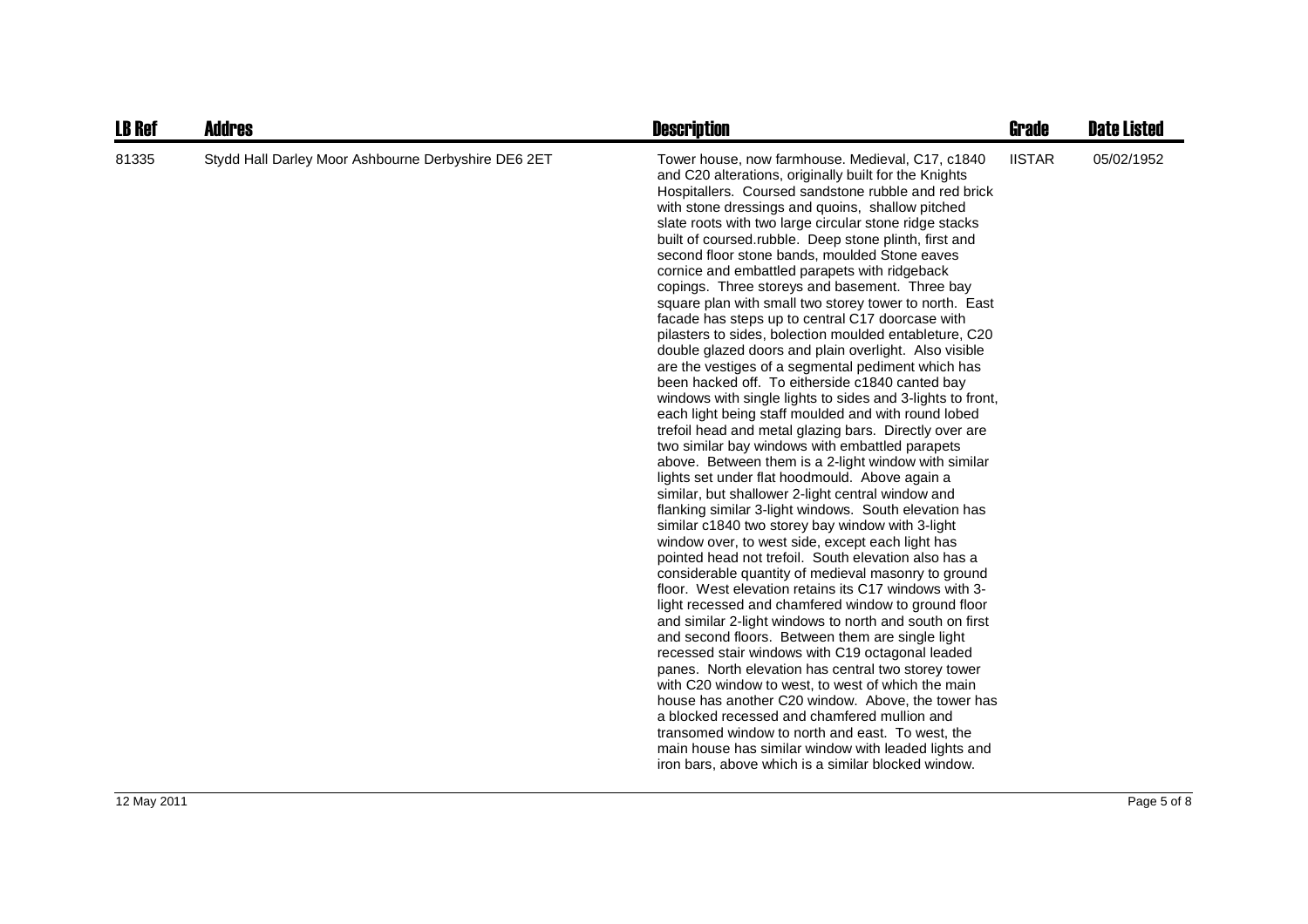| <b>LB Ref</b> | <b>Addres</b>                                              | <b>Description</b>                                                                                                                                                                                                                                                                                                                                                                                                                                                                                                                                                                                                                                                                                                                                                                                                                                                                                                                | Grade | <b>Date Listed</b> |
|---------------|------------------------------------------------------------|-----------------------------------------------------------------------------------------------------------------------------------------------------------------------------------------------------------------------------------------------------------------------------------------------------------------------------------------------------------------------------------------------------------------------------------------------------------------------------------------------------------------------------------------------------------------------------------------------------------------------------------------------------------------------------------------------------------------------------------------------------------------------------------------------------------------------------------------------------------------------------------------------------------------------------------|-------|--------------------|
|               |                                                            | Immediately over the tower roof, with its ridgeback<br>coped embattled parapets, is a blocked doorcase<br>Attached to the base of the tower on the north side is a<br>high garden wall, probably C18, with brick face to west<br>side and stone face to east side, topped by flat stone<br>coping. This runs to the north until curving round to<br>the east. Interior of hall completely altered c1840 and<br>later, the only C17 feature still visible is the moulded<br>finial on newel post to the bottom of the third flight of<br>stairs. Listed for Group Value.                                                                                                                                                                                                                                                                                                                                                           |       |                    |
| 81336         | Chapel Remains Stydd Hall Darley Moor Ashbourne Derbyshire | Remains of former chapel. Early C13 with later<br>alterations. Sandstone, capped to top of walls with<br>plain tiles. Remains of south wall and a corner of the<br>east wall survive but little else. South wall has plain<br>plinth with three thin chamfered lancets with<br>continuous moulded hoods and sill bands to south<br>side. The north elevation of the same windows have<br>nook shafts to sides with superbly carved foliaged<br>capitals and above, moulding round top of arches with<br>hoodmould above springing from finely carved corbel<br>heads or foliaged bosses. To east side of these<br>windows the plinth has low doorway through with<br>segmental arched head. East wall to west side has<br>another carved corbel head and the remains of<br>another nook shaft. Inside the building is a plain stone<br>circular font probably contemporary with the chapel.<br>Also a scheduled ancient monument. |       | 13/09/1967         |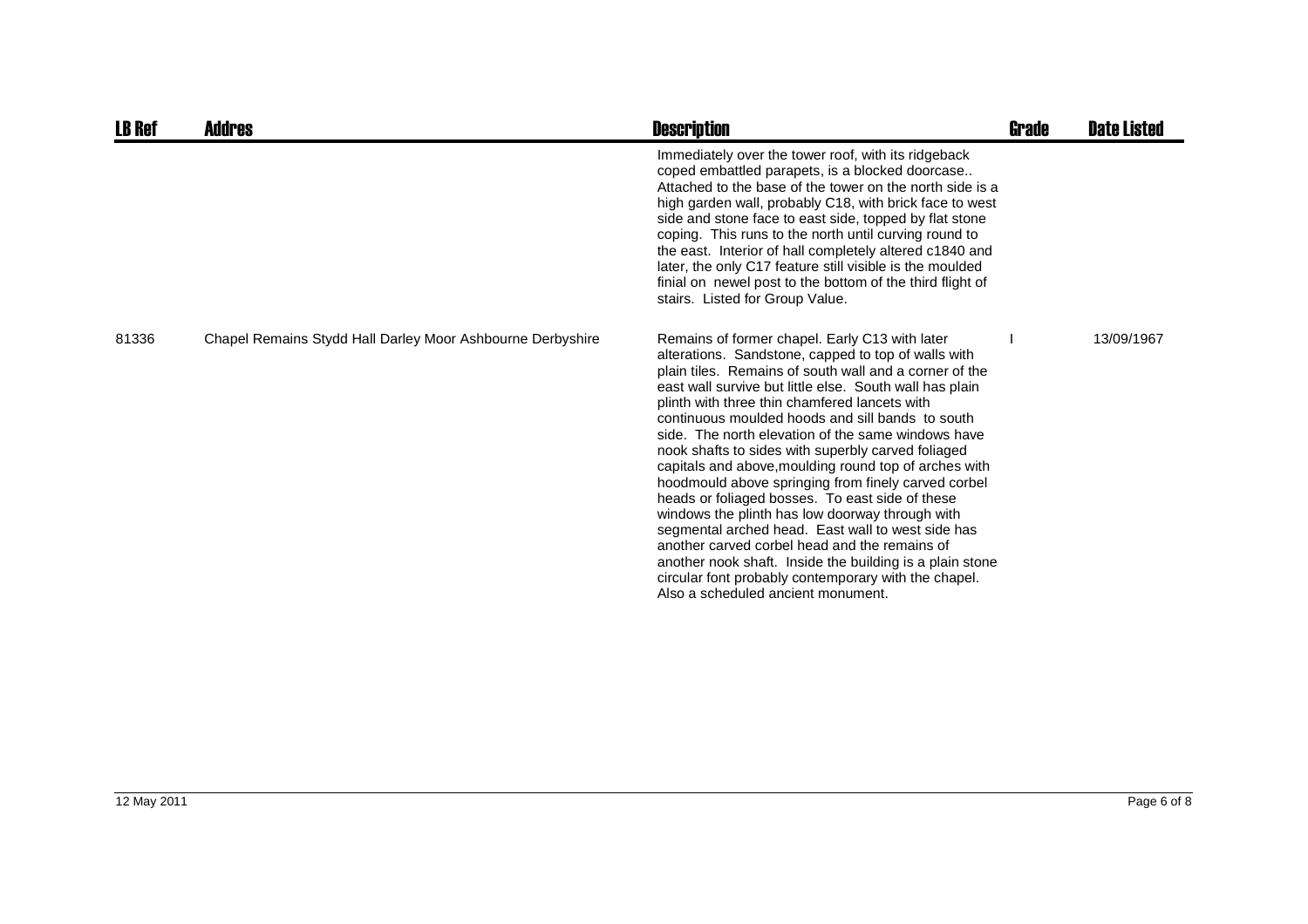| <b>LB Ref</b> | <b>Addres</b>                                           | <b>Description</b>                                                                                                                                                                                                                                                                                                                                                                                                                                                                                                                                                                                                                                                                                  | <b>Grade</b> | <b>Date Listed</b> |
|---------------|---------------------------------------------------------|-----------------------------------------------------------------------------------------------------------------------------------------------------------------------------------------------------------------------------------------------------------------------------------------------------------------------------------------------------------------------------------------------------------------------------------------------------------------------------------------------------------------------------------------------------------------------------------------------------------------------------------------------------------------------------------------------------|--------------|--------------------|
| 81337         | Stydd Hall Darley Moor Ashbourne Derbyshire DE6 2ET     | Outbuilding. C18 with later alterations. Red brick in<br>Flemish stretcher bond with stone dressings and C20<br>plain tile roof with small brick gable stack to north. Two<br>storeys and 3 bays. Central segmental, header and<br>stretcher arch with stone keystone, imposts, with<br>occasional stone quoins to jambs, also with double<br>doors. To either side staff moulded oval stone<br>windows cut into square stone blocks. Beyond to<br>either side chamfered quoined doorcases with semi-<br>circular headed lintels. Beyond again similar oval<br>windows. Above three more oval stone windows.<br>North gable wall has later steps up to first floor door.<br>Listed for Group Value. | $\mathbf{H}$ | 19/07/1985         |
| 81338         | Top Stydd Farm Darley Moor Ashbourne Derbyshire DE6 2ET | Pair of cottages, now one farmhouse. Late C18 with<br>C19 additions. Red brick with brick dressings and<br>plain tile roofs with brick ridge and western gable<br>stacks, also dentilled eaves band. Three storeys and<br>two bays, plus single bay two storey addition to west.<br>Two 3-light segment headed casement windows to<br>centre, flanked by plank doors under segment heads.<br>To west, addition has similar 3-light window. Above<br>three similar windows, that to west with glazing bar<br>casements. Above again two flat headed glazing bar<br>casement windows, that to west 3-light, and that to<br>east 2-light.                                                              | $\mathbf{I}$ | 19/07/1985         |